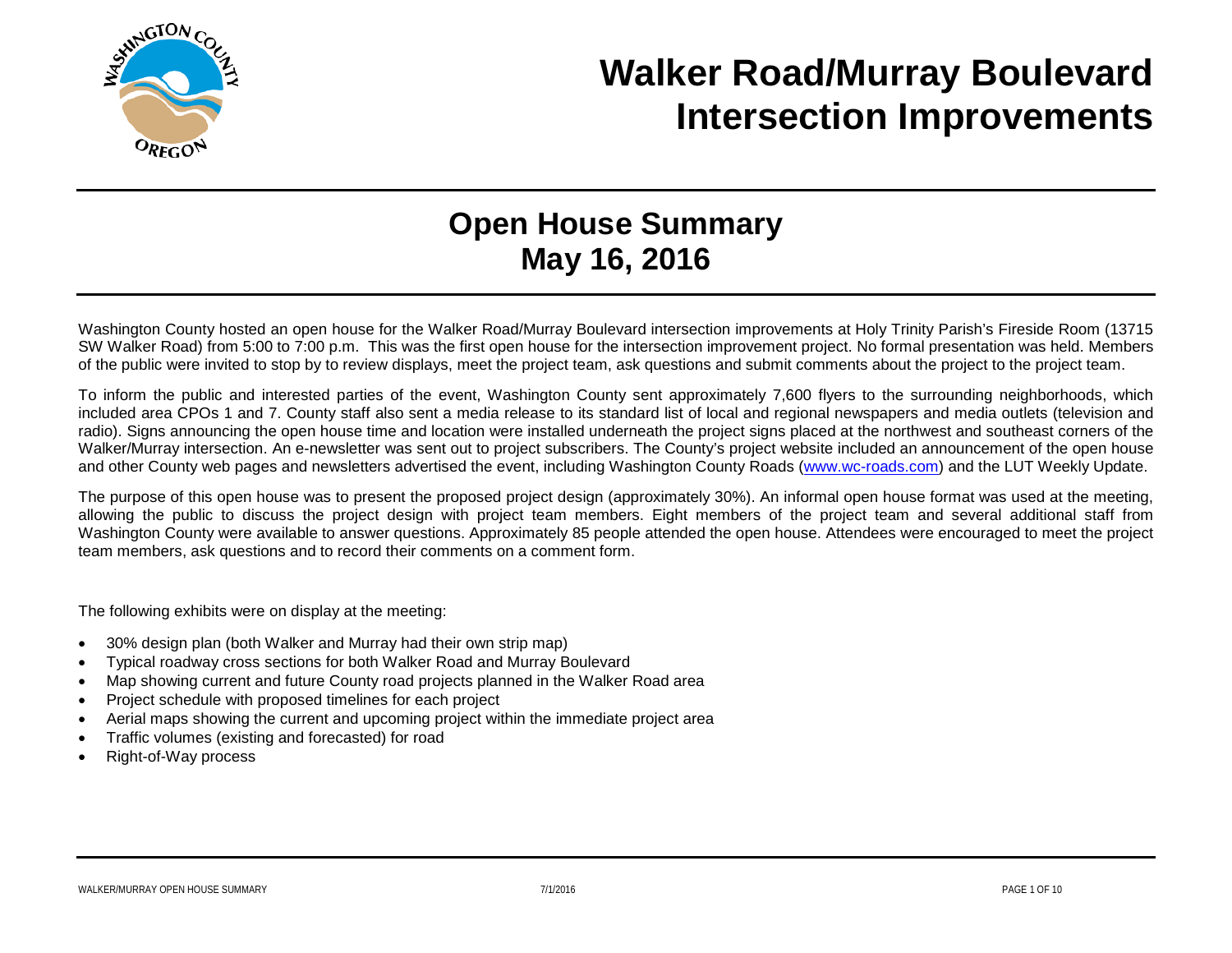Handouts:

- Comment forms
- Project Fact Sheet
- *Moving Because of Highway or Public Projects* brochure
- *Acquiring Lands for Highway and Other Public Projects* brochure

Following is a summary of comments received at the open house:

| All comments are typed verbatim and were reviewed by the project team.<br>1 - The County also desires area commuters to travel safely and efficiently.                                                                                                                                                                                                                                                                                                                                                                                                                                                                                                                                                                                                                                                                                                                                                                                                                                                                                                                                                                                                                                                                                                                                                                                                                                                                                                      |
|-------------------------------------------------------------------------------------------------------------------------------------------------------------------------------------------------------------------------------------------------------------------------------------------------------------------------------------------------------------------------------------------------------------------------------------------------------------------------------------------------------------------------------------------------------------------------------------------------------------------------------------------------------------------------------------------------------------------------------------------------------------------------------------------------------------------------------------------------------------------------------------------------------------------------------------------------------------------------------------------------------------------------------------------------------------------------------------------------------------------------------------------------------------------------------------------------------------------------------------------------------------------------------------------------------------------------------------------------------------------------------------------------------------------------------------------------------------|
|                                                                                                                                                                                                                                                                                                                                                                                                                                                                                                                                                                                                                                                                                                                                                                                                                                                                                                                                                                                                                                                                                                                                                                                                                                                                                                                                                                                                                                                             |
| Signage will be incorporated into the final design. Signage isn't shown<br>at open houses as it would "crowd" the drawing. Also, please see item<br>(d) below regarding the design of signalized crosswalks for the right-<br>Green bike boxes will be investigated to potentially incorporate into the<br>design of the left turn lanes.<br>Because of the already high traffic volumes at this intersection, to<br>install a bike signal would take away green time from vehicles, which<br>could cause more congestion (we would prefer green bike boxes).<br>The configuration of right turn lanes and the use of "pork chop" islands<br>will be further investigated. Benefits of "pork chop" islands are that<br>they allow for placement of traffic signal poles and they provide shorter<br>crossing distances at the crosswalks. These issues are especially<br>prevalent at skewed intersections, such as Murray/Walker, where the<br>acute angle can result in very long crossing distances. For the Murray<br>Boulevard/Walker Road intersection, the design team is considering<br>signalizing the right-turn turn lanes, similar to the design of the 185 <sup>th</sup><br>Avenue/Evergreen Parkway intersection. As such, the design would<br>provide signalized crossings of the right-turn lanes.<br>Cross walk timing will be set based on the distance for older residents<br>to safely cross (we realize that this is a long crossing). |
|                                                                                                                                                                                                                                                                                                                                                                                                                                                                                                                                                                                                                                                                                                                                                                                                                                                                                                                                                                                                                                                                                                                                                                                                                                                                                                                                                                                                                                                             |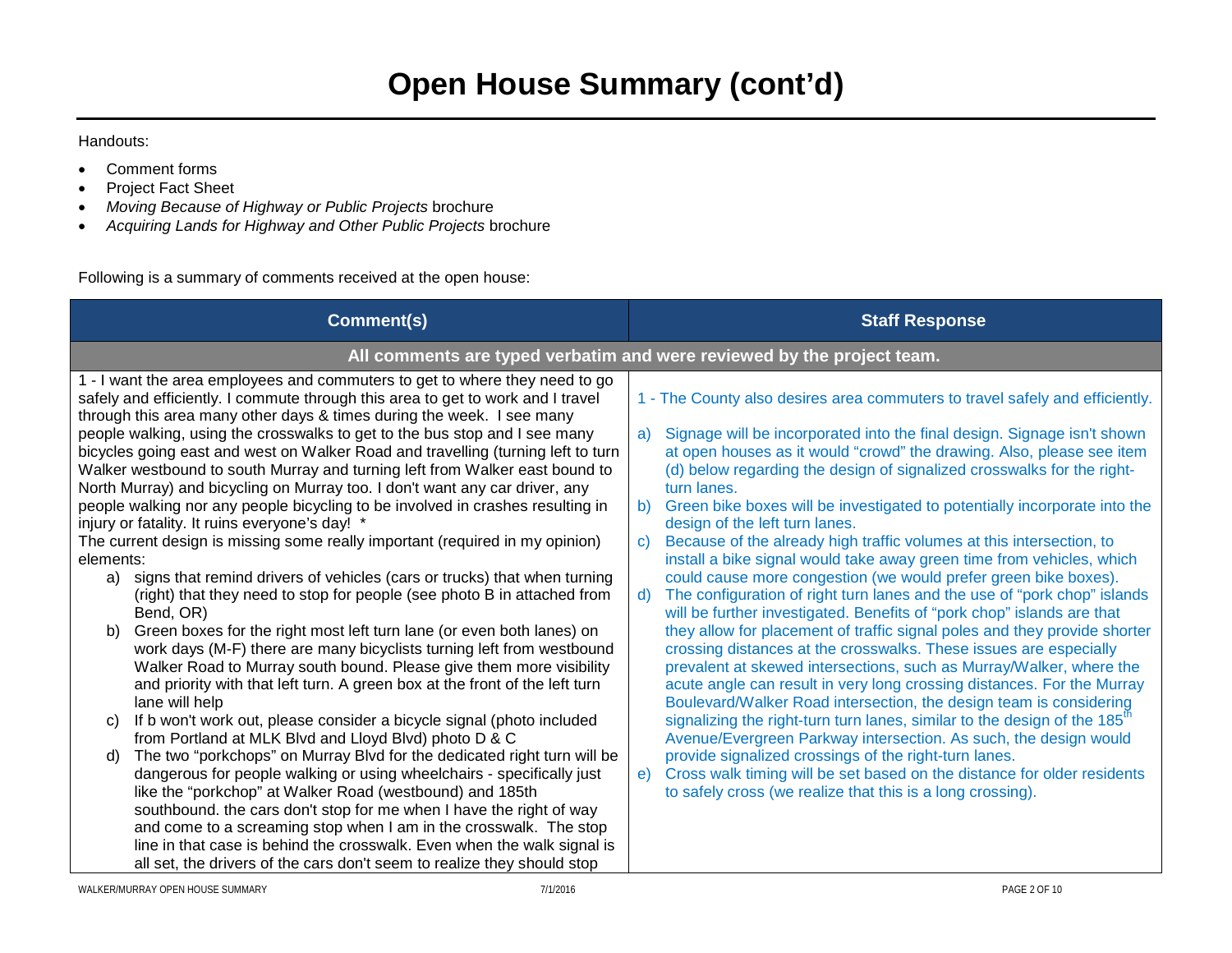| before the crosswalk. Please add a second line of triangles (as your<br>diagram shows) so that there is a set in front of the crosswalk in<br>addition to one after the crosswalk.<br>Please time the cross walk so that the senior citizen has enough time.<br>e)<br>30 seconds across 7 lanes is not long enough. Please also time it for a<br>parent pushing child #1 in a stroller AND with child #2 (a toddler/child<br>less than 5 years of age) being held by the hand. I see people of<br>these descriptions crossing the Murray Road/Walker Road (north) side<br>a lot. Let's keep them safe please.<br>2 - Lastly, I am concerned about the dedicated right turn lane from northbound<br>Murray to Walker eastbound. Once the schools zone light flashes, the merge<br>gets backed up. With a dedicated right turn lane, when the Walker Rd<br>eastbound traffic has the green, they will be competing with the Murray NB<br>right turn folks. That already stressful merge will become more dangerous and<br>people walking and bicycling will become much more vulnerable.                                                                                                                                                                                                                                                                                                                                                                                                                                                   | 2 - Given the relatively high north/south volumes on Murray Boulevard, the<br>addition of the NB right-turn lane is necessary to provide sufficient capacity<br>during peak travel times. As noted above, the channelized right-turn lane<br>will be controlled by the signal, which will manage the conflicts with the EB<br>through movement. The County will monitor the situation following<br>completion of the project, and, if necessary, we can install No Right Turn<br>on Red signage on the NB signal arm. |
|------------------------------------------------------------------------------------------------------------------------------------------------------------------------------------------------------------------------------------------------------------------------------------------------------------------------------------------------------------------------------------------------------------------------------------------------------------------------------------------------------------------------------------------------------------------------------------------------------------------------------------------------------------------------------------------------------------------------------------------------------------------------------------------------------------------------------------------------------------------------------------------------------------------------------------------------------------------------------------------------------------------------------------------------------------------------------------------------------------------------------------------------------------------------------------------------------------------------------------------------------------------------------------------------------------------------------------------------------------------------------------------------------------------------------------------------------------------------------------------------------------------------------------------|-----------------------------------------------------------------------------------------------------------------------------------------------------------------------------------------------------------------------------------------------------------------------------------------------------------------------------------------------------------------------------------------------------------------------------------------------------------------------------------------------------------------------|
| As a homeowner who uses this intersection every day, I'm happy to see<br>improvements being made. There certainly has been an increase of traffic<br>with Nike's expansion, and I suspect much more on the way. A major concern<br>of mine is the impact of this on the Walker & Park Way/139th intersection as<br>well as the impact on Barnes Elementary where my kids attend.<br>I would be interested in knowing the results of the traffic analysis performed on<br>Walker/Park Way/139th. The plans do not show the addition of a light for this<br>intersection despite the intersection being widen to accommodate the<br>approach to Walker/Murray.<br>It seems the appropriate time to address this critical point for our neighbors if<br>the traffic is being adjusted for it. Any information that can be shared on the<br>decision for no light would be appreciated.<br>There are some Sundays where turning left onto Park or 139th (the street into<br>my neighborhood) takes a very long time. This is mostly due to the church<br>services letting out, releasing a flood of cars into the neighborhood. We're long<br>wished for a light to make this intersection safer. I love to take my family to<br>Commonwealth Lake but crossing from 139th onto Park if I desire to walk is<br>already treacherous, with traffic being allowed to speed up because of more<br>through put on Murray/Walker, this intersection will become more dangerous.<br>Thank you for the opportunity to view & comment on these plans. | Preliminary investigation of the traffic data found that this intersection does<br>not meet the standard traffic volume warrants to install a traffic signal at<br>the Walker Road/Park Way intersection. However, in response to public<br>comment, additional research and studies are being conducted to<br>determine if a traffic signal or other crossing enhancement may be<br>warranted based on other factors, including a more detailed assessment of<br>school-age children crossing demand.                |
| My major concerns are traffic and flood control. Peak traffic now is challenging.<br>The current and planned building in the area will make this necessary, as<br>uncomfortable as it will be.<br>Eve Killback talked years ago as a county commissioner about the<br>insufficiency of the management of 1) the depth of the streams under the<br>intersections; 2) the amount of flow; and 3) the bridges, all combining to create<br>a restriction of water flowing toward Nike.                                                                                                                                                                                                                                                                                                                                                                                                                                                                                                                                                                                                                                                                                                                                                                                                                                                                                                                                                                                                                                                       | The design of the bridge and culvert structures considers the 100-year<br>flood plain elevation; the current design does not raise the 100-year<br>elevation of the flood plain.<br>Enhanced roadway stormwater run-off management will be incorporated<br>into the design. Wider bridge structures will also enhance the stream flows<br>as the channels will be cleaned out for efficient flows. Detention of                                                                                                       |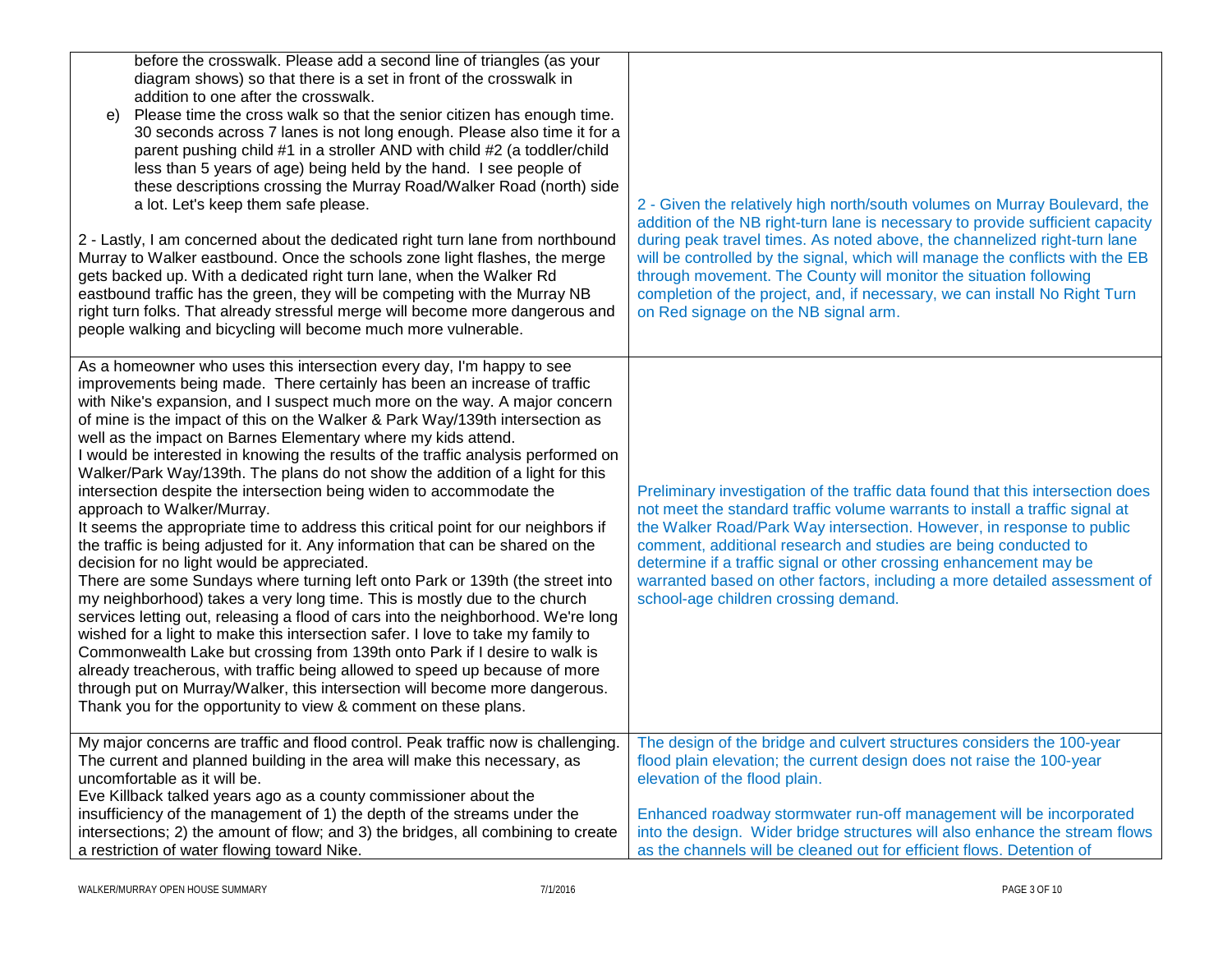| As I asked about that today, the people addressed #2 and #3, widening the                                                                                                                             | roadway runoff will improve the local area.                                                                                             |
|-------------------------------------------------------------------------------------------------------------------------------------------------------------------------------------------------------|-----------------------------------------------------------------------------------------------------------------------------------------|
| stream bed and raising the bridges. Nothing was said about the depth of the<br>stream or maintaining clear flow.                                                                                      |                                                                                                                                         |
| Flooding has been an issue in the area every year, including this year. CWS<br>was helpful with those who were flooded, but could the flooding have been<br>avoided with better run off and drainage. |                                                                                                                                         |
| See Attached maps. Two intersections: 1) SW Walker Rd & SW Park Way;                                                                                                                                  | Preliminary investigation of the traffic data found that the intersection<br>1.                                                         |
| and 2) SW Park Way & SW Devonshire Dr.                                                                                                                                                                | does not meet the standard traffic volume warrants to install a traffic<br>signal at the Walker Road/Park Way intersection. However, in |
| 1. SW Walker Rd & SW Park Way:                                                                                                                                                                        | response to public comment, additional research and studies are being                                                                   |
| a. The intersection needs traffic lights and crosswalks.                                                                                                                                              | conducted to determine if a traffic signal or other crossing                                                                            |
| b. SW Park Way is back entrance to Holy Trinity Catholic                                                                                                                                              | enhancement may be warranted based on other factors.                                                                                    |
| Church/School and Beaverton Four Square Church (a mega                                                                                                                                                |                                                                                                                                         |
| church). It runs from SW Walker Rd to Hwy 217, serving 3                                                                                                                                              |                                                                                                                                         |
| churches, Cedar Hills Rec. Center. Cedar Park Middle School and                                                                                                                                       |                                                                                                                                         |
| the Cedar Hills Shopping Center. Also, it is part of the TriMet Bus                                                                                                                                   |                                                                                                                                         |
| 59 route.                                                                                                                                                                                             |                                                                                                                                         |
| During morning and evening rush hours, east bound drivers on<br>c.                                                                                                                                    |                                                                                                                                         |
| Walker Rd are backed up 1-5 cars trying to turn left onto Park                                                                                                                                        |                                                                                                                                         |
| Way. Cars south bound (SB) on Park Way cannot turn left onto                                                                                                                                          |                                                                                                                                         |
| Walker because of cars on Walker trying to turn left or because of<br>heavy east bound (EB) traffic on Walker. Contact TriMet drivers.                                                                |                                                                                                                                         |
| d. Many of the cars turning left onto Park Way have kids in the                                                                                                                                       |                                                                                                                                         |
| vehicle. I presume they are being dropped off at the Holy Trinity                                                                                                                                     |                                                                                                                                         |
| Catholic School, a fairly large school.                                                                                                                                                               |                                                                                                                                         |
| e. When Holy Trinity & Beaverton Four Square Church service end                                                                                                                                       |                                                                                                                                         |
| on Sundays, the congestion is very heavy.                                                                                                                                                             |                                                                                                                                         |
| It is not uncommon for kids, joggers and general pedestrians to try<br>f.                                                                                                                             |                                                                                                                                         |
| and cross Walker Rd to head to church services, Barnes                                                                                                                                                |                                                                                                                                         |
| Elementary, etc.                                                                                                                                                                                      |                                                                                                                                         |
| Cars heading north bound (NB) on SW 139 <sup>th</sup> regularly try to cross<br>q.                                                                                                                    |                                                                                                                                         |
| Walker Rd to Park Way. Some simply give up and turn right                                                                                                                                             |                                                                                                                                         |
| because of the heavy traffic. Ditto that for many going SB on Park                                                                                                                                    |                                                                                                                                         |
| Way. Many of us drive east on Park Way to Huntington Ave, turn                                                                                                                                        |                                                                                                                                         |
| right (SB) onto Huntington Ave to get to SW Cedar Hills Blvd                                                                                                                                          |                                                                                                                                         |
| during rush hours.                                                                                                                                                                                    |                                                                                                                                         |
| h. As for the intersection: 1) SW Park Way $-$ 3 lanes $-$ right turn, left                                                                                                                           |                                                                                                                                         |
| turn, and straight and opposite lane; 2) SW $139th - 2$ lanes (no                                                                                                                                     |                                                                                                                                         |
| change). Traffic light sensors in roadway. Push button activated                                                                                                                                      |                                                                                                                                         |
| crosswalk signals. Traffic light for left turns in all directions (red,                                                                                                                               |                                                                                                                                         |
| green, yellow, and flashing yellow)                                                                                                                                                                   |                                                                                                                                         |
| The light should help SW Far Vista Dr. residents to the northwest<br>i.                                                                                                                               |                                                                                                                                         |
| and the residents trying to use SW Ecole Ave to the southeast.                                                                                                                                        |                                                                                                                                         |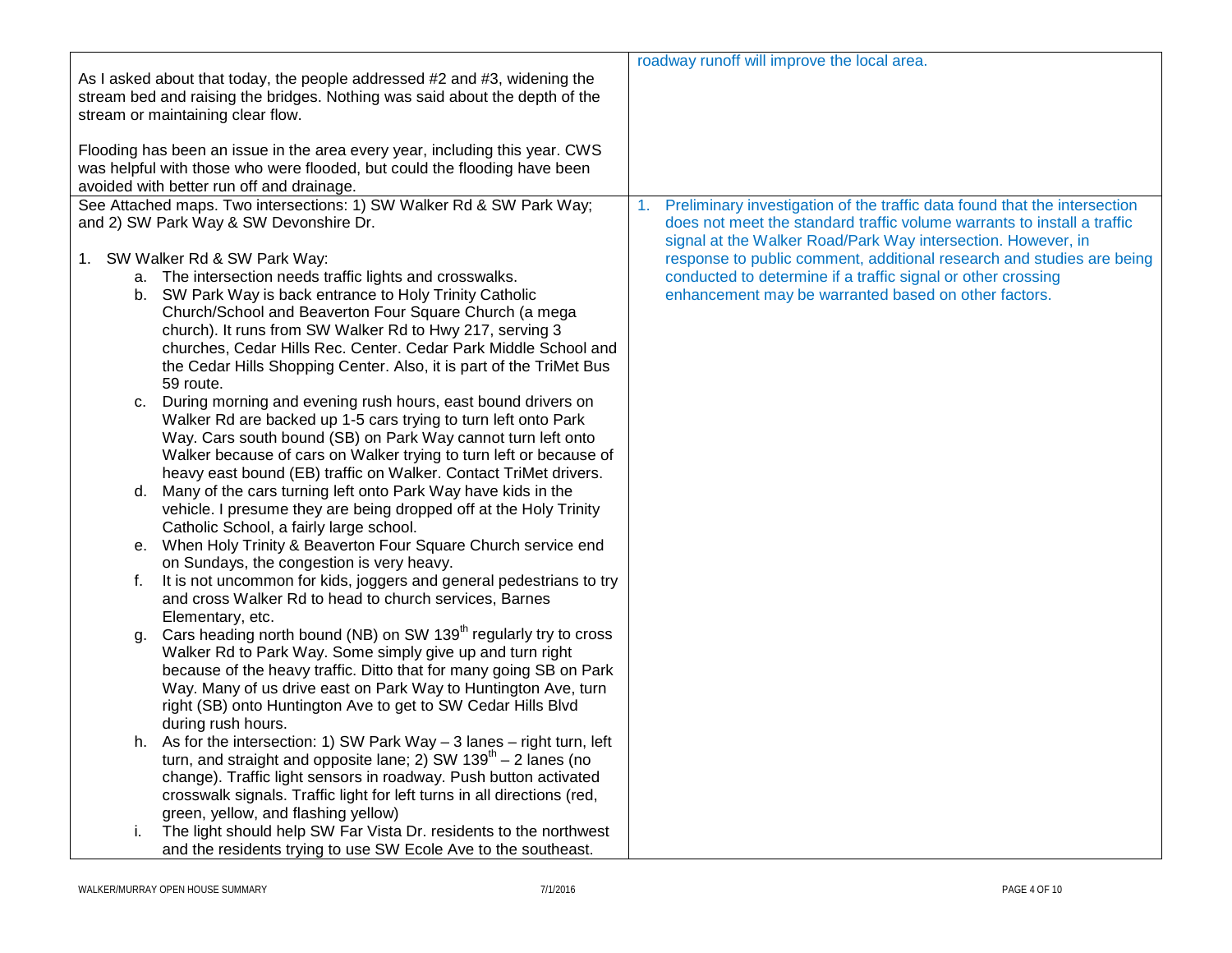| 2. SW Park Way and Devonshire (see attached maps)<br>a. Add a continuous yellow strip on SW Park Way, 100-ft either side<br>of the intersection where Park Way heads NE then turns SE.<br>b. Add sign on Park Way, approx. 30-50 ft SE of intersection that<br>says "Left Turns Permitted Without Stopping".<br>c. Too much driver confusion. Drivers heading NW on Park Way<br>unnecessarily stop at the intersection. Those of us stopped on<br>Park Way (at the stop sign) trying to get onto Devonshire Dr. have<br>to constantly wave them on so they can get out of the way so we<br>can cross safely. | This item will be presented to our Traffic Engineering section for<br>2.<br>consideration, as it is somewhat outside of the project's current scope<br>and is considered more of an operation and maintenance<br>3.<br>issue.                                                                                                                                                                                                                                                                                                                                         |
|--------------------------------------------------------------------------------------------------------------------------------------------------------------------------------------------------------------------------------------------------------------------------------------------------------------------------------------------------------------------------------------------------------------------------------------------------------------------------------------------------------------------------------------------------------------------------------------------------------------|-----------------------------------------------------------------------------------------------------------------------------------------------------------------------------------------------------------------------------------------------------------------------------------------------------------------------------------------------------------------------------------------------------------------------------------------------------------------------------------------------------------------------------------------------------------------------|
| My wife and I are retired. If you'd like to discuss further, please feel free to visit<br>with us via phone or in person.                                                                                                                                                                                                                                                                                                                                                                                                                                                                                    |                                                                                                                                                                                                                                                                                                                                                                                                                                                                                                                                                                       |
| When you have double left turn lanes in all directions you have reached                                                                                                                                                                                                                                                                                                                                                                                                                                                                                                                                      | Travel lane widths will be investigated and presented to the County<br>1.<br>Engineer for consideration of narrower lanes.                                                                                                                                                                                                                                                                                                                                                                                                                                            |
| gargantuan proportions and need to take extra measures to help people live<br>with the results.                                                                                                                                                                                                                                                                                                                                                                                                                                                                                                              | Safety for all modes of travel is important to the County and will be<br>2.<br>considered as the design of the intersection is further developed and                                                                                                                                                                                                                                                                                                                                                                                                                  |
| Reduce lane widths to reduce total width in order to make pedestrian<br>1.<br>crossings quicker and safer. 11' travel and turn lanes, 12' median lanes                                                                                                                                                                                                                                                                                                                                                                                                                                                       | refined. Pedestrian crossing timing and protection will be considered in<br>the design.                                                                                                                                                                                                                                                                                                                                                                                                                                                                               |
| maximum. Save \$ too.<br>2. Emphasizes pedestrian safety over driver convenience. Signage, striping,<br>signal programming, should target safe foot traffic as the #1 goal.<br>Reduce speed limits (to 35) in all directions, which will make narrower<br>3.<br>lanes safer.                                                                                                                                                                                                                                                                                                                                 | This is only an intersection improvement project. Posted speeds are<br>3.<br>set by the State of Oregon for these roadways and their classification<br>(arterial). Because posted speeds are generally established based on<br>the 85th percentile operating speeds, the posted speeds on Murray<br>Boulevard and Walker Road most likely will not change.                                                                                                                                                                                                            |
| 4. Signage, signage, signage: YIELD TO PEDESTRIANS everywhere.<br>Consider eliminating the sweeping right turns, stick to traditional 90 degree<br>5.<br>turns even from dedicated right turn lanes. Save pedestrians from high-<br>speed drivers.                                                                                                                                                                                                                                                                                                                                                           | Signage will be incorporated into the final plans but are not shown on<br>4.<br>the maps presented due to space limitation.                                                                                                                                                                                                                                                                                                                                                                                                                                           |
| The proposed design seems intended to accommodate and maximize 45 mph<br>travel. This size of intersection destroys a pedestrian environment.<br>Make it as small as possible and accept slower arterial speeds.<br>Do not design it as a highway or junction of highways. Design it as the meeting<br>of two busy city streets that bear pedestrian and bicycle traffic. 35 mph is<br>plenty. Really!                                                                                                                                                                                                       | The configuration of right turn lanes is being further investigated.<br>5.<br>Benefits of the right-turn islands are that they allow for placement of<br>traffic signal poles and provide shorter crossing distances at the<br>crosswalks. These issues are especially prevalent at skewed<br>intersections, such as Murray Boulevard/Walker Road, where the<br>acute angle can result in very long crossing distances. The design<br>team is considering signalizing the right-turn turn lanes, which would<br>provide signalized crossings of the right-turn lanes. |
| My property has a drainage grate towards the back by the creek that I would<br>like someone to evaluate the purpose of it.                                                                                                                                                                                                                                                                                                                                                                                                                                                                                   | The drainage grate will be investigated by a member of the design team.<br>We will contact you to coordinate a day and time.                                                                                                                                                                                                                                                                                                                                                                                                                                          |
| I am the neighbor to the house that will have the house torn down for diverting<br>the creek. If possible, they have a large shed on the property at my property<br>line, I would like a lot line adjustment so I can care for the shed and property                                                                                                                                                                                                                                                                                                                                                         | Please contact the Right-of-Way agent for the project regarding the<br>potential acquisitions.                                                                                                                                                                                                                                                                                                                                                                                                                                                                        |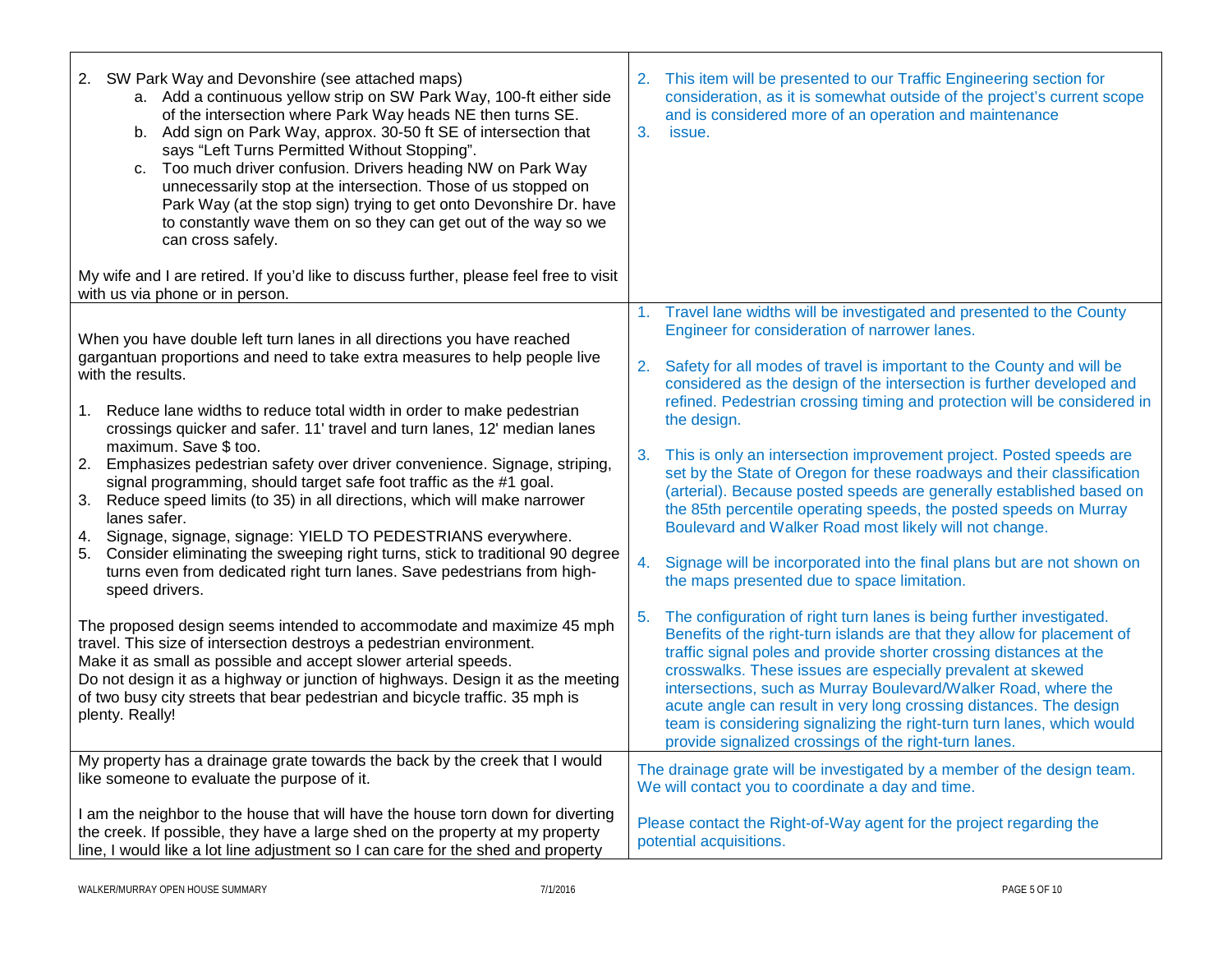| adjacent to mine as a buffer to the road for privacy that I will lost and for noise<br>abatement.                                                                                                                                                                                                                                                                                                                                                                                                                                                                                                                                                                                                                                                                                     |                                                                                                                                                                                                                                                                                                                                                                                                                                                                                                                                                                                                                                                                                       |
|---------------------------------------------------------------------------------------------------------------------------------------------------------------------------------------------------------------------------------------------------------------------------------------------------------------------------------------------------------------------------------------------------------------------------------------------------------------------------------------------------------------------------------------------------------------------------------------------------------------------------------------------------------------------------------------------------------------------------------------------------------------------------------------|---------------------------------------------------------------------------------------------------------------------------------------------------------------------------------------------------------------------------------------------------------------------------------------------------------------------------------------------------------------------------------------------------------------------------------------------------------------------------------------------------------------------------------------------------------------------------------------------------------------------------------------------------------------------------------------|
| Project # 6 will highly desire dedicated crosswalks. It is now hard to cross<br>walker road and with 5 lanes there will be danger to pedestrians (church-<br>goers, school children, bikers, and walkers) crossing Walker Road.                                                                                                                                                                                                                                                                                                                                                                                                                                                                                                                                                       |                                                                                                                                                                                                                                                                                                                                                                                                                                                                                                                                                                                                                                                                                       |
| Could we have a signal at Park Way and Walker so that people biking can turn<br>left on Park Way? It's a major bike route to and from Portland.<br>Also diagonal bike crossings at Murray & Walker would be fantastic. There are<br>a couple of these in Portland for bikes. Protected bike lanes are very desirable.<br>Increased frequency of bus line 62 might help w/ congestion.<br>Since I don't know how to make specific design suggestions, I would suggest<br>that before designing and building this intersection, please bike, walk, and<br>cross using an electric wheelchair at similar intersections that already exist.<br>This will give a much more visceral experience of what to design for people<br>using those modes. Or at least, that is my hope.<br>Thanks! | Preliminary investigation of the traffic data found that the intersection does<br>not meet the standard traffic volume warrants to install a traffic signal at<br>the Walker Road/Park Way intersection. However, in response to public<br>comment, additional research and studies are being conducted to<br>determine if a traffic signal or other crossing enhancement may be<br>warranted based on other factors.<br>Diagonal crossings would significantly reduce the efficiency of this<br>intersection by taking green time away from vehicle phases, causing<br>greater congestion.<br>The design team will consider all modes of travel when developing the<br>intersection. |
| We live on Commonwealth Lane at the curve on Butner. Increased housing<br>units on Butner will add several new residents using Butner. Butner is also<br>used during rush hour for vehicles going from Murray to Cedar Hills Blvd. This<br>construction will create more traffic on Butner during construction at times. My<br>request is for signage or other mitigation of this expected increase of traffic.<br>No complaints otherwise. Everyone gripes about traffic and then gripes about<br>any mediation of the problems.<br>Will be pleased to see my new intersection '18.                                                                                                                                                                                                  | As part of the construction project, the County will notify the Sheriff's Office<br>to request enhanced patrols to enforce speeding and reckless driving<br>through the neighborhoods.                                                                                                                                                                                                                                                                                                                                                                                                                                                                                                |
| My main concern is the missing bike lanes on Murray Blvd southbound.<br>The project renderings of the cross-section in all directions on the Murray-<br>Walker intersection have buffered bike lanes. However, I see that the actual<br>design is missing buffered bike lanes on Murray Blvd south bound.                                                                                                                                                                                                                                                                                                                                                                                                                                                                             | Buffered bike lanes are being added throughout the project limits on both<br>Walker Road and Murray Boulevard; these we inadvertently left off the<br>plans presented.                                                                                                                                                                                                                                                                                                                                                                                                                                                                                                                |
| Please treat Murray the same way as all the other roads in all directions and<br>add a buffered bike lane in all directions.<br>The reason a buffered bike lane is absolutely necessary is for two reasons:<br>Speed limits are too high<br>1.                                                                                                                                                                                                                                                                                                                                                                                                                                                                                                                                        | This is only an intersection improvement project. The County cannot<br>reduce speeds just at an intersection.<br>Posted speeds are set by the State of Oregon for these roadways and                                                                                                                                                                                                                                                                                                                                                                                                                                                                                                  |
| 2. Murray Blvd is a major freight route and semi-trucks are buzzing by<br>bicycles at a high speed causing a huge safety hazard.                                                                                                                                                                                                                                                                                                                                                                                                                                                                                                                                                                                                                                                      | their classification (arterial). Because posted speeds are based on the 85<br>percentile rule, posted speeds most likely would not change.                                                                                                                                                                                                                                                                                                                                                                                                                                                                                                                                            |
| Our SW Far Vista Dr is north of Walker Rd; we live half way down the road<br>and currently have great difficulty entering Walker Rd on left turn. The west<br>bound traffic on Walker Rd, as soon as traffic passes Butler (Barnes)<br>Elementary at the crest of the hill, (drivers) slam the accelerator and hit 45<br>mph before we can even pull out of Far Vista for a left turn onto Walker. The                                                                                                                                                                                                                                                                                                                                                                                | Preliminary investigation of the traffic data found that the intersection does<br>not meet the standard traffic volume warrants to install a traffic signal at<br>the Walker Road/Park Way intersection. However, in response to public<br>comment, additional research and studies are being conducted to                                                                                                                                                                                                                                                                                                                                                                            |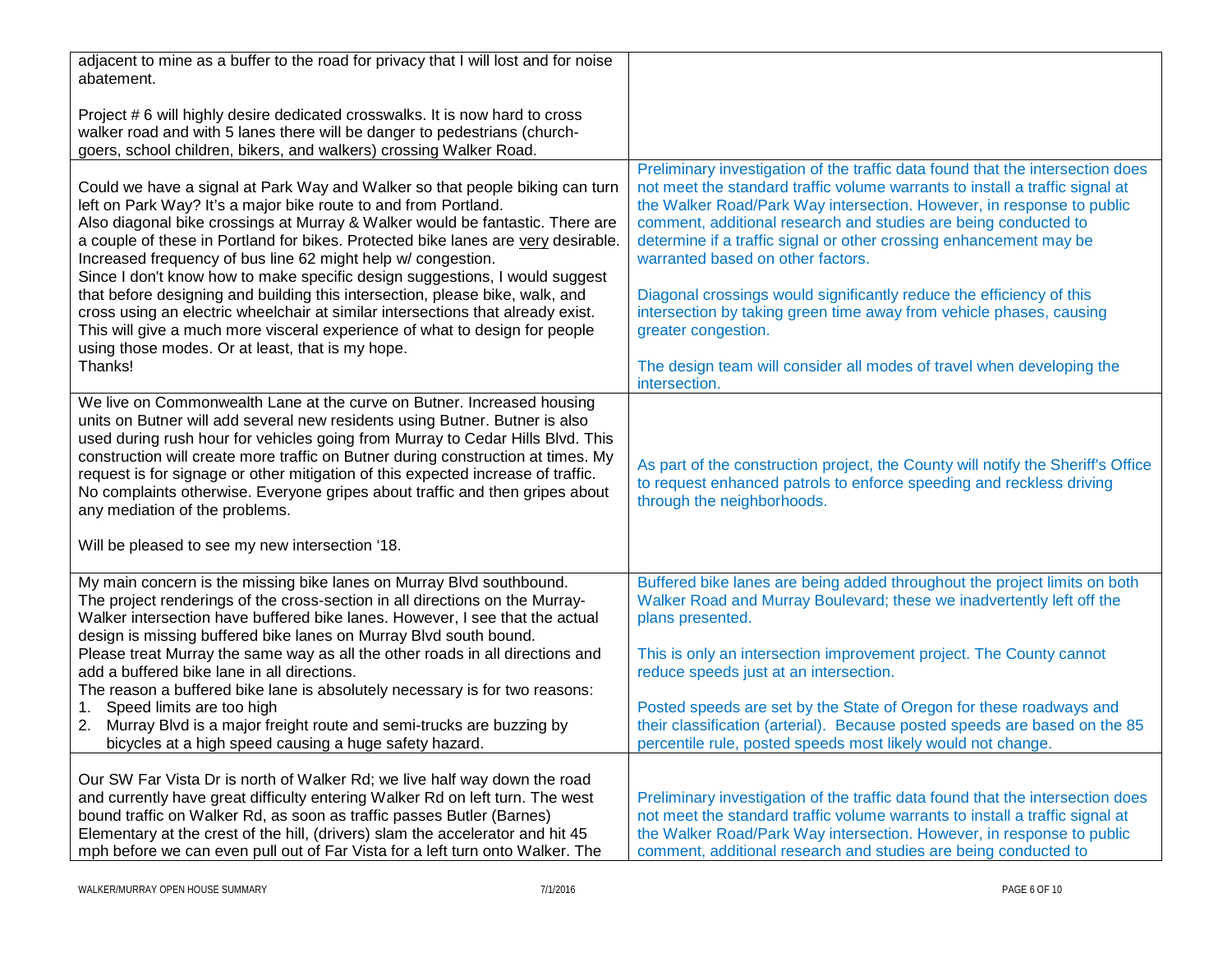| speed limit is 35 mph.                                                            | determine if a traffic signal or other crossing enhancement may be          |
|-----------------------------------------------------------------------------------|-----------------------------------------------------------------------------|
|                                                                                   | warranted based on other factors.                                           |
| There is no left turn lane for us to turn into.                                   |                                                                             |
|                                                                                   | Additional widening of Far Vista is not warranted given the low volume of   |
| Drivers block our street all the time when approaching the red light on Walker    | traffic. The widening of Walker Road, to include a center turn lane, should |
| and Murray.                                                                       | ease the congestion from Far Vista.                                         |
|                                                                                   |                                                                             |
| You must put in a traffic signal where Park Way enters Walker or we will never    |                                                                             |
| get out of our own street.                                                        |                                                                             |
|                                                                                   |                                                                             |
| And you must put in a left turn lane from Far Vista onto Walker                   |                                                                             |
|                                                                                   |                                                                             |
| Right turn lanes are a fabulous addition!                                         | Thanks for the comment.                                                     |
|                                                                                   |                                                                             |
|                                                                                   | Our ultimate goal is to improve Walker Road all the way to Hwy 217 to       |
| The amount of traffic that is being diverted off Walker down Parkway through      | make it more convenient (and quicker) for drivers to stay on Walker Road.   |
| Cedar Hills is crazy and dangerous                                                | During construction, we will work with the Sheriff's Office to request      |
|                                                                                   | enhanced patrols to enforce speeding and reckless driving through the       |
|                                                                                   | neighborhoods.                                                              |
| We would like to see Walker Rd be 4 lanes from Cedar Hills Blvd to 185th          | That is the County's long range plan but achieving it will take some time.  |
| Traffic cutting through Linda Lane, Devonwood, to right on Downing, left on       | Staff will work with the Sheriff's Office to request enhanced patrols to    |
| Meadow to north entrance of Nike                                                  | enforce speeding and reckless driving through the neighborhoods.            |
| Can you please bring a Nike representative to the next open house for this        |                                                                             |
|                                                                                   | Nike was invited to this open house and will be invited to future ones as   |
| area? Neighbors might appreciate the chance to have a conversation with           | well.                                                                       |
| Nike about the bike, walk, and jog paths across campus to the Max line. This      |                                                                             |
| company needs to bring something to their neighbors (not just benefit the         | Because your concern is more of a Nike/local resident issue, I will pass    |
| state) that helps them use active modes of transportation and just enjoy where    | your concerns on to Nike.                                                   |
| they live.                                                                        |                                                                             |
| As a cyclist who rides through this intersection daily, I'm concerned about       |                                                                             |
| visibility of vulnerable users. The approach from the east on a bike is high      | Posted speeds are set by the State of Oregon for these roadways and         |
| speed as it is downhill and I'm concerned about cars crossing the bike lane to    | their classification (arterial). Because posted speeds are based on the 85  |
| get into the turning lane without looking. It's always tough when people cross a  | percentile rule, posted speeds most likely would not change. The design     |
| bike lane in a car, so I feel it's important to have good signage and do          | team will optimize signage at the intersection to heighten the awareness.   |
| everything to make bikes visible to cars to remind them to look. This area is     | The project will also install updated street lighting on all roadways and   |
| quickly becoming a freeway, so I also would advocate for LOWER SPEEDS             | intersections within the project limits.                                    |
| over all.                                                                         |                                                                             |
| I like how the current plan has the bike lane on the left side of the right hand  | Buffered bike lanes are being added through the project limits on both      |
|                                                                                   |                                                                             |
| turning cars.                                                                     | Walker Road and Murray Boulevard; these we inadvertently left off the       |
| I would love a protected bike lane. Also, an indicator light so I know the sensor | plans presented.                                                            |
| detects me.                                                                       |                                                                             |
|                                                                                   | The County utilizes video detection now in lieu of loop detection which     |
| Please make it hard for cars to be in the bike lane                               | should make it easier for bikes to be detected.                             |
| I am secretary of Commonwealth View HOA and a member of Citizens for a            | Your comments have been passed to the Operations & Maintenance              |
| Safer Butner Road. Foot traffic along Butner Rd is already at great risk of       | Division for review and possible inclusion with their Minor Betterment      |
| being harmed by moving vehicles due to no shoulder on both sides and blind        | program. Applications for 2017 are due July 15, 2015. Applications can be   |
| corners - particularly between Commonwealth Lane and Aragon St on Butner.         | found here:                                                                 |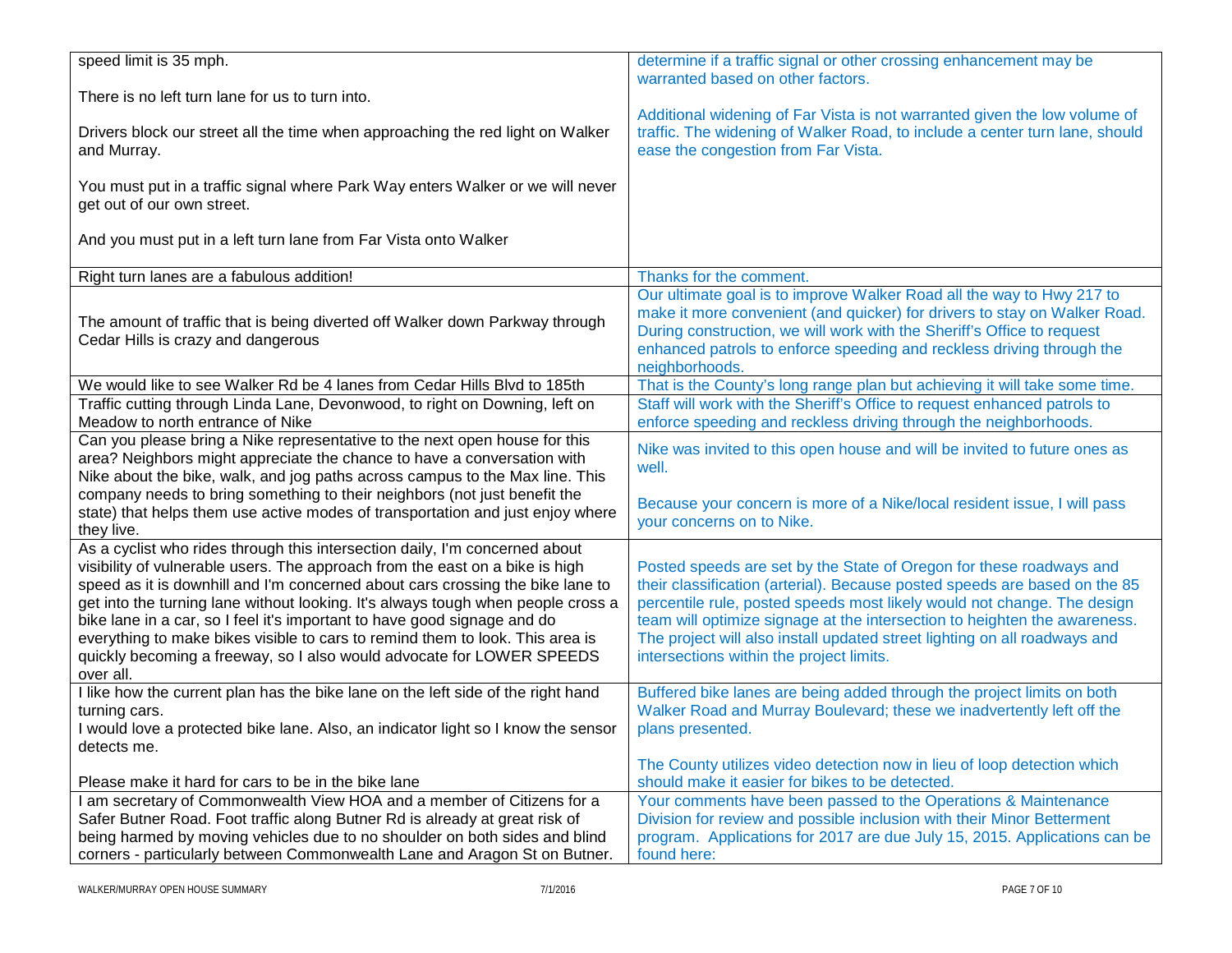| Butner Rd is a pass through and frontage road to Hwy 26. Nike traffic comes<br>through morning and night. This will make the traffic worse and the likelihood<br>of pedestrian injury much greater. Please at least put a gravel shoulder at the<br>turn described above.                                                                                 | http://www.co.washington.or.us/LUT/Divisions/Operations/Programs/minor-<br>betterments.cfm                                                                                                                                                                                                                                                                                                                                                                                                       |
|-----------------------------------------------------------------------------------------------------------------------------------------------------------------------------------------------------------------------------------------------------------------------------------------------------------------------------------------------------------|--------------------------------------------------------------------------------------------------------------------------------------------------------------------------------------------------------------------------------------------------------------------------------------------------------------------------------------------------------------------------------------------------------------------------------------------------------------------------------------------------|
| I would like to see the residential aspect of Walker between Park and Cedar<br>Hills Blvd preserved as much as possible. Five lanes in that area probably<br>destroy that, and severely negatively impacts hundreds of homes. As much as<br>possible, traffic should be directed to 26, 217, and Murray.                                                  | Walker Road has been identified by the County Transportation Plan as a<br>5-lane arterial. The intent of this is to route traffic to the major freeways<br>and highways in the region.                                                                                                                                                                                                                                                                                                           |
| Please get back to me with answers. Thanks.<br>1. How are children and peds going to cross Walker at 139 <sup>th</sup> /Park Way?<br>Timeline for ped crossing? Timeline for signalization.<br>How do we prevent cut-through traffic in the neighborhoods between Hwy<br>2.<br>26 and Nike? At least the running of stop signs and going 40 in a 25 speed | Preliminary investigation of the traffic data found that the intersection does<br>not meet the standard traffic volume warrants to install a traffic signal at<br>the Walker Road/Park Way intersection. However, in response to public<br>comment, additional research and studies are being conducted to<br>determine if a traffic signal or other crossing enhancement may be<br>warranted based on other factors, including a more detailed assessment of<br>schoolchildren crossing demand. |
| zone?                                                                                                                                                                                                                                                                                                                                                     | During construction, the County will work with the Sheriff's Office to<br>request enhanced patrols to enforce speeding and reckless driving through<br>the neighborhoods.                                                                                                                                                                                                                                                                                                                        |
|                                                                                                                                                                                                                                                                                                                                                           | The project will increase the capacity and efficiency of the Murray<br>Boulevard/Walker Road intersection, thereby reducing the back-ups and<br>the tendency for drivers to divert onto neighborhood streets.                                                                                                                                                                                                                                                                                    |
| I like it! But I wonder if the timing of the traffic lights will help the backup on<br>Murray between Butner and Walker? That backup is the reason so many cars<br>cut through Butner and Linda in my neighborhood (Meadow School). Can<br>speed bumps be installed on Linda? Cars avoid the school speed zone on                                         | Speed bumps are generally discouraged by emergency responders but I<br>will forward your comment on to the County's Neighborhood Street<br>Coordination.                                                                                                                                                                                                                                                                                                                                         |
| Butner. Tough to get out of my neighborhood in the morning.                                                                                                                                                                                                                                                                                               | As part of the construction project, the County will notify the Sheriff's Office<br>to request enhanced patrols to enforce speeding and reckless driving<br>through the neighborhoods. Additional information can be found here:<br>http://www.co.washington.or.us/nsp/                                                                                                                                                                                                                          |
| am extremely interested in what steps have been made for the increased<br>traffic Butner Rd will experience as construction creates need for cars to divert<br>around this Walker/Murray intersection. I live near an extremely dangerous<br>curve along Butner. Accidents will happen and speed will be an issue for some                                | The County's ultimate goal is to improve Walker Road all the way to Hwy<br>217 making it more convenient (and quicker) for drivers to reach their<br>desired destinations by staying on Walker Road.                                                                                                                                                                                                                                                                                             |
| drivers going too fast. We also need sidewalks along Butner Rd. It is<br>dangerous to walk anywhere along that road in daylight and even more<br>dangerous after dark.                                                                                                                                                                                    | As part of the construction project, the County will notify the Sheriff's Office<br>to request enhanced patrols to enforce speeding and reckless driving<br>through the neighborhoods.                                                                                                                                                                                                                                                                                                           |
| appreciate the information you have available. I would like to know more<br>about how the homes are appraised as well as the land.                                                                                                                                                                                                                        | Please contact our Right of Way Agent for this project; 503-846-7870.                                                                                                                                                                                                                                                                                                                                                                                                                            |
| Please no construction during rush hours! After 9 am and ending by 4 pm<br>would be great.<br>Please keep tree destruction to a minimum.<br>Nike is causing a ton of rush hour traffic, maybe they can stagger the start                                                                                                                                  | Lane reductions will be limited to non-peak traffic times during construction<br>(usually between 9:00 a.m. and 4:00 p.m.). The County values the existing<br>trees and tries to save as many as possible. Good idea; we will follow up<br>with Nike.                                                                                                                                                                                                                                            |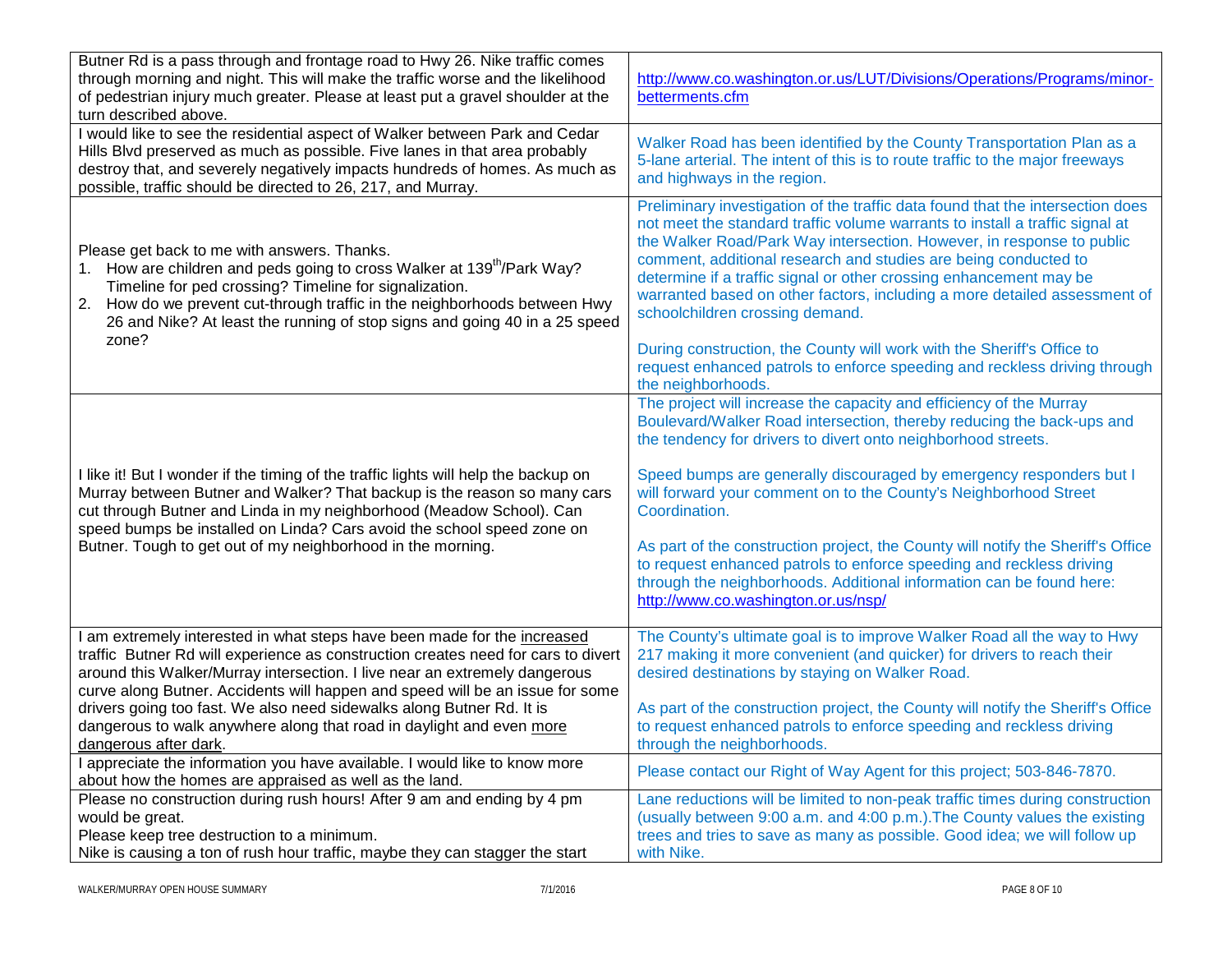| times so they don't clog the roads as badly.                                                                                                                                                                                                                                                                                                                                                                                                                                                                                                                                                                                                                                                                            |                                                                                                                                                                                                                                                                                                                                                                                                                                                                    |
|-------------------------------------------------------------------------------------------------------------------------------------------------------------------------------------------------------------------------------------------------------------------------------------------------------------------------------------------------------------------------------------------------------------------------------------------------------------------------------------------------------------------------------------------------------------------------------------------------------------------------------------------------------------------------------------------------------------------------|--------------------------------------------------------------------------------------------------------------------------------------------------------------------------------------------------------------------------------------------------------------------------------------------------------------------------------------------------------------------------------------------------------------------------------------------------------------------|
| Our main concern is during the construction our street will be the detour. As of<br>now, when traffic backs up on Murray Blvd (before Butner) traffic flows through<br>our street at a high speed. Once the construction begins, we will experience<br>much more traffic that it will be difficult to get out of our driveway. Right now,<br>the mornings between 7:30 and 8:45 can be a problem.<br>through the neighborhoods.                                                                                                                                                                                                                                                                                         | Traffic will be delayed going thru the construction area but we are not<br>proposing any signed road detours through residential streets.<br>As part of the construction project, the County will notify the Sheriff's Office<br>to request enhanced patrols to enforce speeding and reckless driving                                                                                                                                                              |
| 150th and Walker Rd east- 2018 is too late! Nike traffic through neighborhood<br>is already excessive. Why wait until 4-7,000 new employees start at the new<br>campus?<br>Side streets such as Meadow, Butner, Park Way, and 150th have become<br>Nike thoroughfare/speedway. If Walker and Murray, Jenkins and 158th are<br>to come online as funding is available.<br>widened sooner than later, the problem would resolve itself.                                                                                                                                                                                                                                                                                   | The County's ultimate goal is to improve Walker Road all the way to Hwy<br>217 making it more convenient (and quicker) for drivers to reach their<br>desired destinations by staying on Walker Road. These projects are slated                                                                                                                                                                                                                                     |
| I fully agree that Walker Rd needs to be widened (5 lanes, sidewalks, and<br>bikelanes is best).<br>Now and in the future I want Nike employees to stop driving through my<br>neighborhood to get to the Nike campus. Stand by Downing Street where it<br>intersects with SW Meadow Dr. Nike drivers stream through (pass the school<br>and coming south on Meadow) 5 of 7 cars will cross Walker to drive into Nike<br>by the waterfall. Other drivers have caught on and come in by Downing, Mill<br>to come on-line as funding is available.<br>St, and Meadow to drive through the neighborhood.<br>Please have Nike tell their employees to stop driving through the<br>your concerns on to Nike.<br>neighborhood. | The intent of this project is to increase the capacity and efficiency of the<br>intersection, thereby reducing the back-ups and cut-through traffic.<br>The County's ultimate goal is to improve Walker Road all the way to Hwy<br>217 making it more convenient (and quicker) for drivers to reach their<br>desired destinations by staying on Walker Road. These projects are slated<br>Because your concern is more of a Nike/local resident issue, I will pass |
| Intersection of SW 139th and Walker: This intersection used heavily by<br>pedestrians. This is the main access to get to Commonwealth Park for our<br>neighborhood including 45 Central. At minimum this intersection needs a<br>pedestrian signal. Ideally it needs a signal that is active during rush hours and<br>when church on Sunday is starting and ending. Your proposed widening of<br>Murray and Walker will make this intersection practically impossible to use<br>warranted based on other factors.<br>without upgrading the intersection at the same time for SW 139th and SW<br>Walker.                                                                                                                 | Preliminary investigation of the traffic data found that the intersection does<br>not meet the standard traffic volume warrants to install a traffic signal at<br>the Walker Road/Park Way intersection. However, in response to public<br>comment, additional research and studies are being conducted to<br>determine if a traffic signal or other crossing enhancement may be                                                                                   |
| A headache                                                                                                                                                                                                                                                                                                                                                                                                                                                                                                                                                                                                                                                                                                              | The open house? The construction of this project? The project will have its<br>challenges and there will be disruption to residents and commuters; please<br>bear with us, the end result will be positive for all.                                                                                                                                                                                                                                                |
| I understand the creek will be moved south into our property. There is a Myrtle<br>tree that looks to be in the new path - it would be nice to save that tree if<br>possible. It's unique in the area. If it can't be saved, please provide the wood<br>to woodworkers who could appreciate and use it. I believe these trees are<br>associated with wet areas, so it might make it under the new conditions.<br>Thank you.                                                                                                                                                                                                                                                                                             | Our landscape architect will review this tree for potential reuse.                                                                                                                                                                                                                                                                                                                                                                                                 |
| Why is Walker Rd from 217 to Murray not done before this project?                                                                                                                                                                                                                                                                                                                                                                                                                                                                                                                                                                                                                                                       | The County's ultimate goal is to improve Walker Road all the way to Hwy<br>217 making it more convenient (and quicker) for drivers to reach their                                                                                                                                                                                                                                                                                                                  |
| to come online as funding is available.<br>Concerned about Butner traffic, speed and unsafe walking conditions. Can be                                                                                                                                                                                                                                                                                                                                                                                                                                                                                                                                                                                                  | desired destinations by staying on Walker Road. These projects are slated<br>During construction, the County will notify the Sheriff's Office to request                                                                                                                                                                                                                                                                                                           |